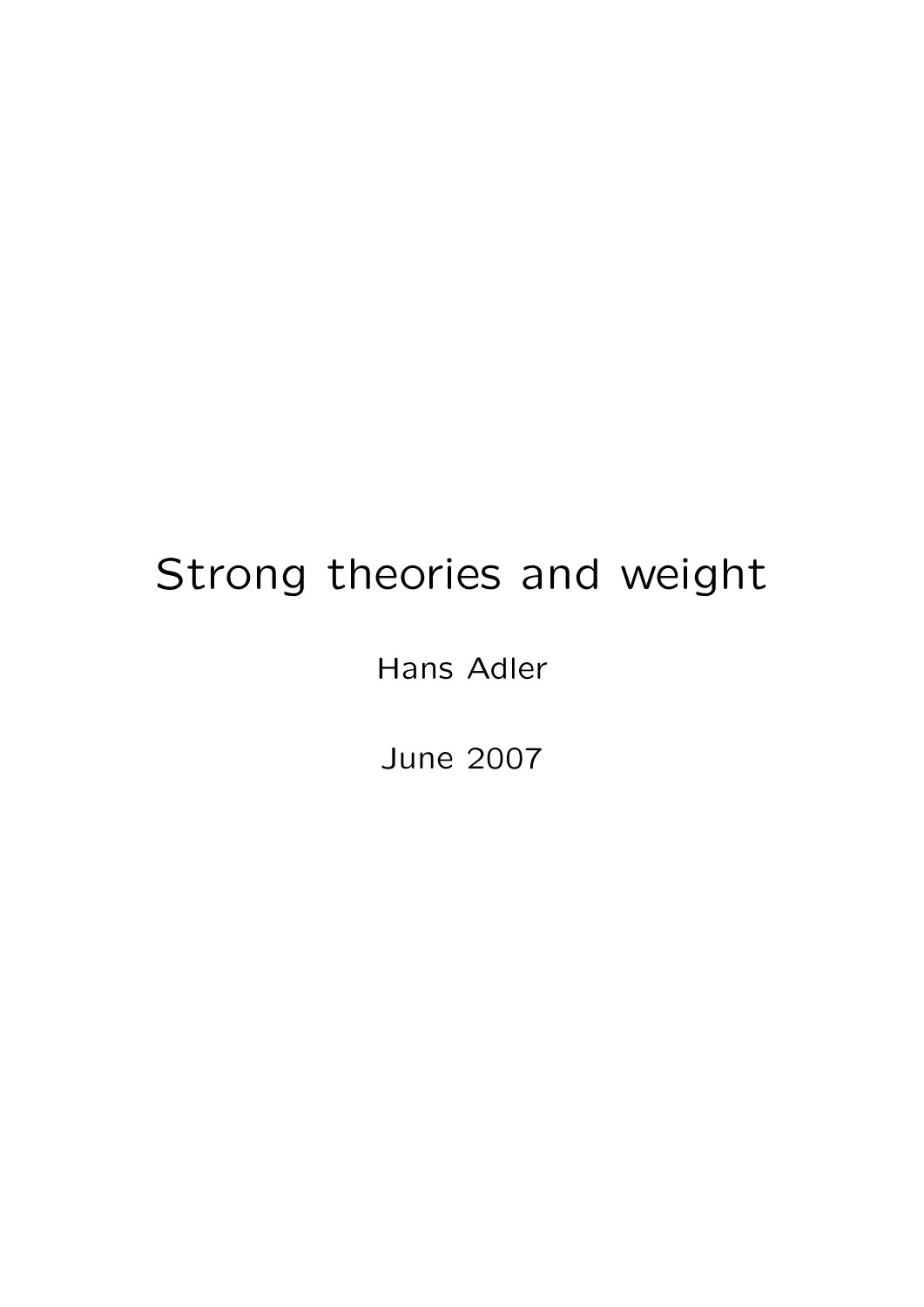# Strong theories and weight

Contents:

- Strong theories
- The simple case
- The NIP case
- A picture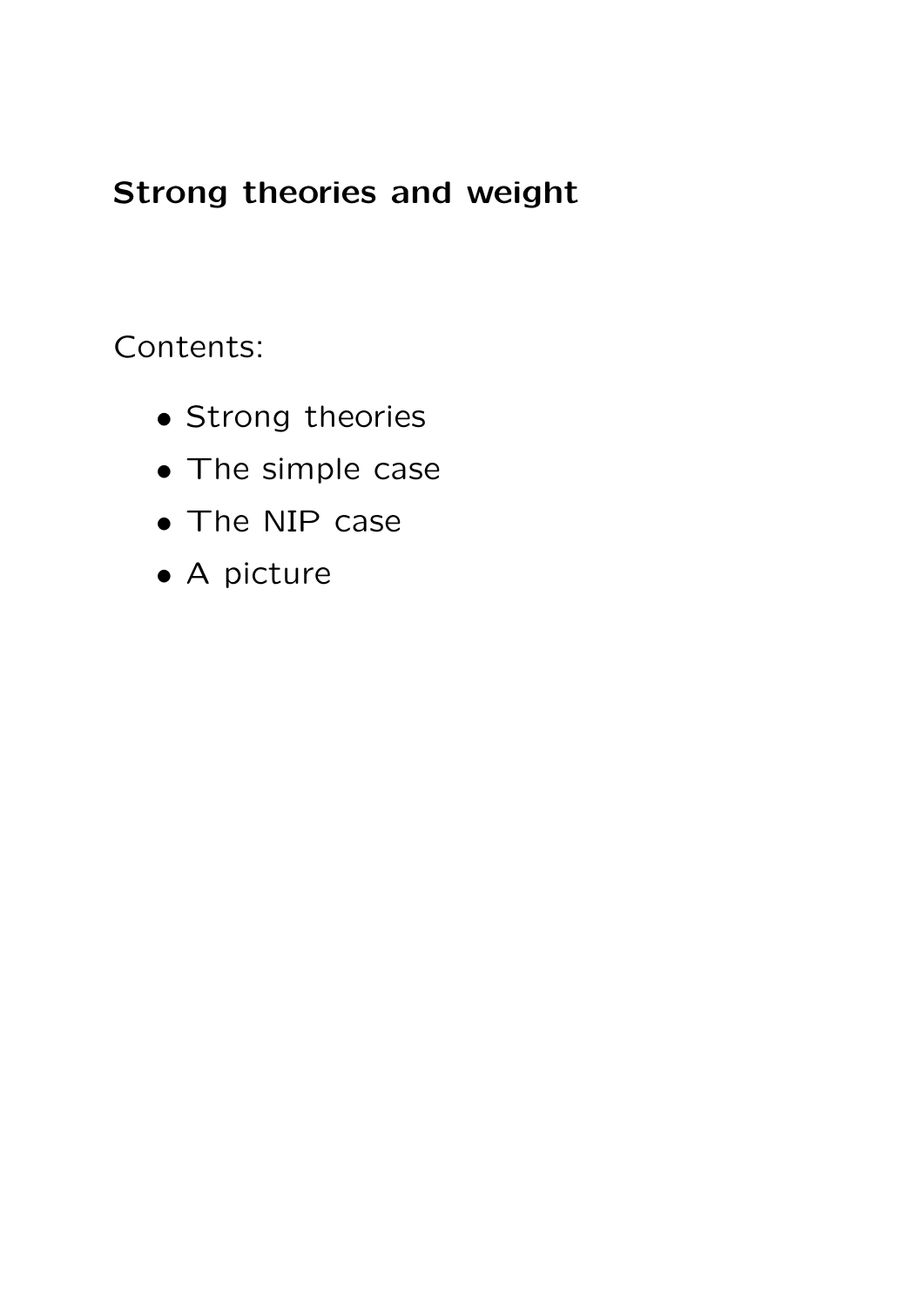## Strong theories (1/6)

 $((\varphi^{\alpha}(x, y^{\alpha}), k^{\alpha}) | \alpha < \kappa)$  is an inp-pattern  $(inp = 'independent partitions')$ for  $p(x)$ , if an array  $(b_i^{\alpha})$  $\frac{\alpha}{i} \mid i < \omega, \, \, \alpha < \kappa$ ) witnesses it in the following sense:

- Every row  $\{\varphi^{\alpha}(x,b^{\alpha}_i)\;|\;i<\alpha\}$ is  $k^{\alpha}$ -inconsistent.
- Every path  $\{\varphi^{\alpha}(x,b^{\alpha}_{\eta(\alpha)}) \mid \alpha < \kappa\}$ is consistent with  $p(x)$ .

 $\kappa_{\textsf{inp}}(p)$  is the minimal  $\kappa$  such that no inppattern of length  $\kappa$  exists for p.

 $\kappa_{\textsf{inp}}(T) = \sup_{p} \kappa_{\textsf{inp}}(p)$  is the minimal  $\kappa$  such that no inp-pattern of length  $\kappa$  exists.

T is strong if  $\kappa_{\text{inp}}(T) = \aleph_0$ , i.e. no infinite inp-patterns exist.

 $(T$  does not have the tree property of the second kind if  $\kappa_{\text{inp}}(T) < \infty$ .)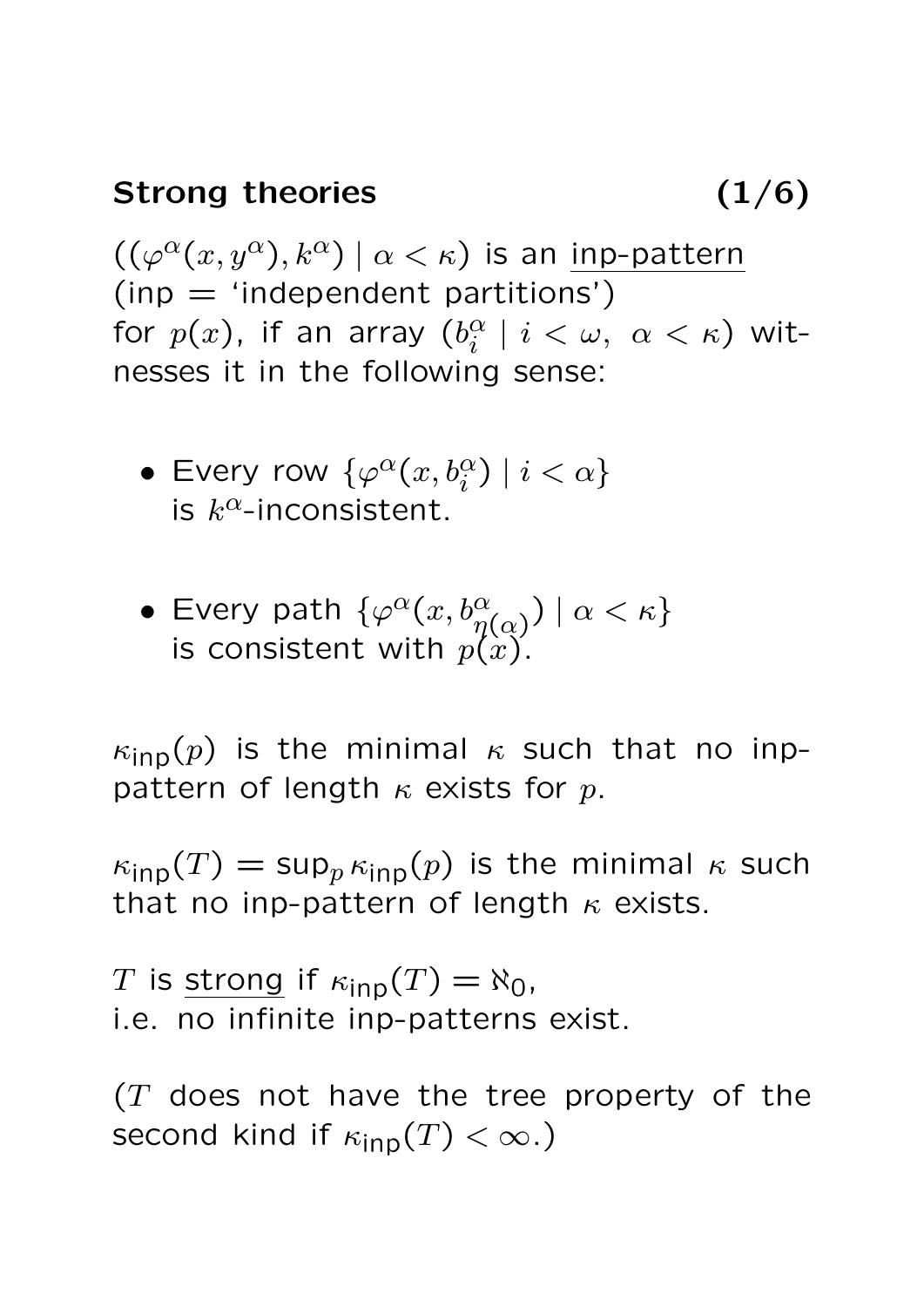**Proposition 1.** Given an inp-pattern for  $p$ and a set  $B$ , there is always a witnessing array such that each sequence  $(b_i^{\alpha})$  $\frac{\alpha}{i}$   $\mid$   $i$   $<$   $\omega$ ) is indiscernible over  $B\cup \{b_i^\beta\}$  $i^{\beta}$  |  $i < \omega, \beta \neq \alpha$  }.

So if  $p$  is a partial type over  $B$ , then  $\kappa_{\text{inp}}(p(x)) = \sup \{ \kappa_{\text{inp}}(q(x)) \mid p \subseteq q \in S(B) \}.$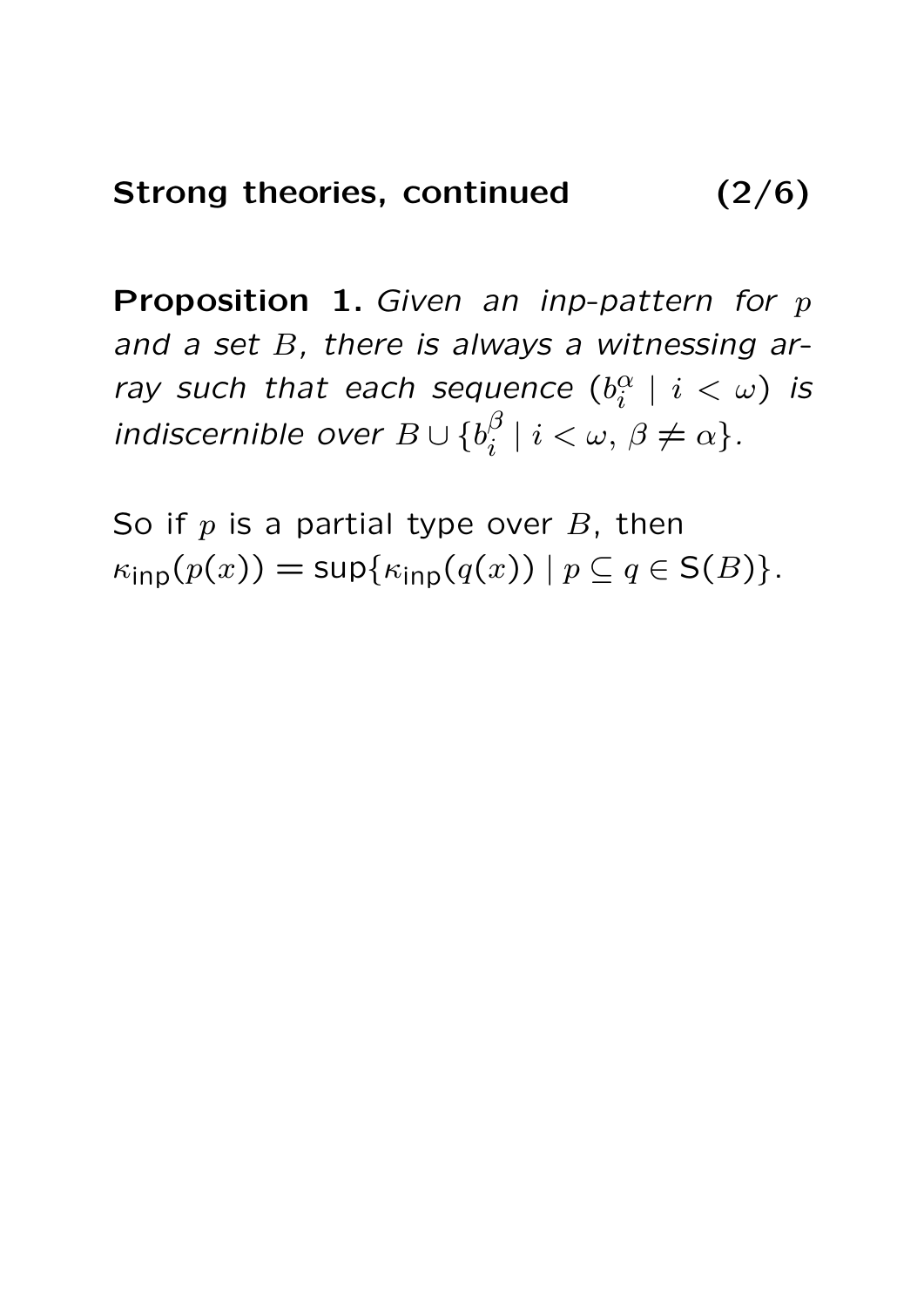# The simple case (3/6)

Recall the definition of preweight  $(T \text{ simple})$ :

$$
\text{pwt}(a/C) = \sup \{\kappa \mid \exists (b_i \mid i < \kappa) \text{ independent over } C, \\ \text{s.t. } \forall i : a \nsubseteq C b_i. \}
$$

**Proposition 2.** (*T simple*)  
\n
$$
p(x)
$$
 *partial type over C. Then*  
\n $\kappa_{inp}(p) =$   
\n
$$
sup{pvt(q) | p \subseteq q \in S(B), B \supseteq C}
$$
)<sup>(+)</sup>.

Corollary 3. A simple theory is strong if and only if every type has finite weight. Thus supersimple theories (and even theories with no dense forking chains) are strong.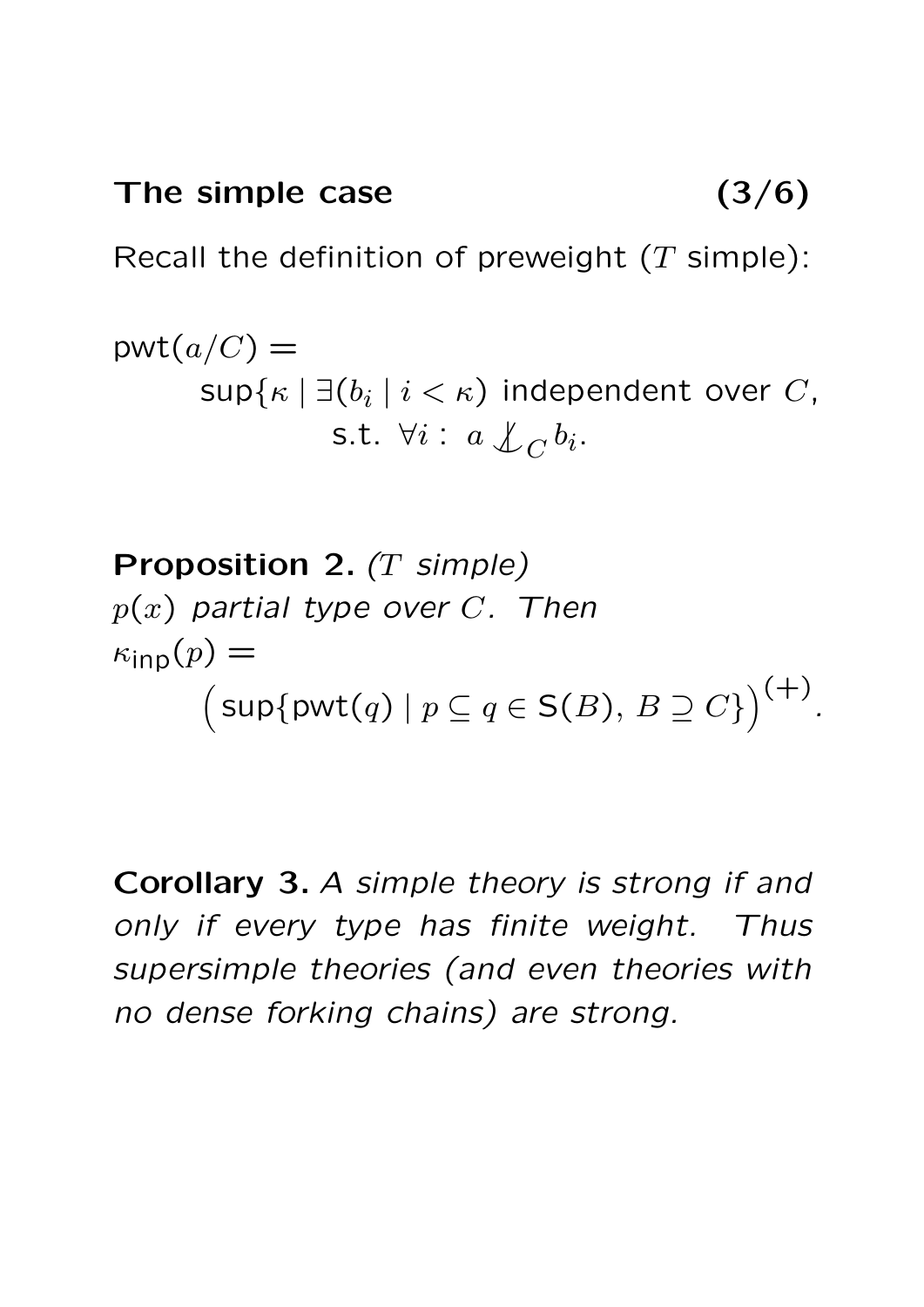#### The NIP case

$$
(4/6)
$$

 $\left(\varphi^{\alpha}(x,y^{\alpha})\mid\alpha<\kappa\right)$  is an ict-pattern  $(ict = 'independent contradictory types')$ for  $p(x)$ , if an array  $(b_i^{\alpha})$  $\frac{\alpha}{i} \mid i < \omega, \, \alpha < \kappa$ ) witnesses it in the following sense:

For every path  $\eta \in \omega^{\kappa}$  the set  $\{\varphi^{\alpha}(x,b_i^{\alpha}) \mid \alpha < \kappa, i < \omega; \eta(\alpha) = i\}$  $\{\neg \varphi^{\alpha}(x, b_i^{\alpha}) \mid \alpha < \kappa, i < \omega; \eta(\alpha) \neq i\}$ is consistent.

 $\kappa_{\rm ict}(p)$  is the minimal  $\kappa$  such that no ictpattern of length  $\kappa$  exists for p.

 $\kappa_{\text{ict}}(T) = \sup_p \kappa_{\text{ict}}(p)$  is the minimal  $\kappa$  such that no ict-pattern of length  $\kappa$  exists.

T is strongly dependent if  $\kappa_{\text{ict}}(T) = \aleph_0$ , i.e. no infinite ict-patterns exist.

 $\kappa_{\text{ict}}(T) = \infty$  if and only if T has the independence property. (Easy.)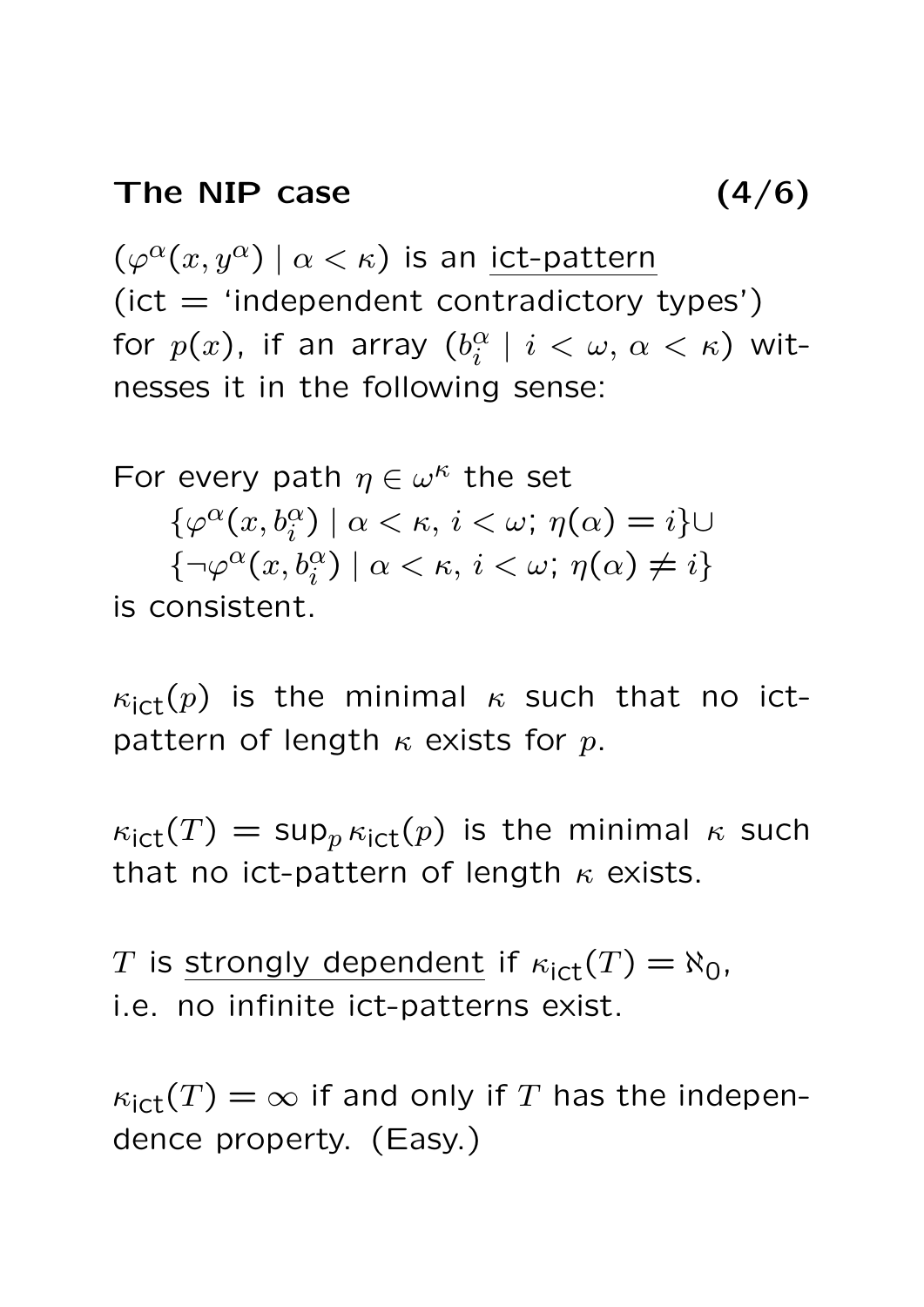**Proposition 4.** If  $T$  does not have the independence property, then  $\kappa_{\text{inp}} = \kappa_{\text{ict}} < \infty$ . Otherwise  $\kappa_{\text{inp}} \leq \kappa_{\text{ict}} = \infty$ .

Corollary 5. A theory is strongly dependent if and only if it is strong and does not have the independence property.

Corollary 6. A stable theory is strongly dependent if and only if every type has finite weight.

Fact 7. O-minimal theories and p-minimal theories are strongly dependent.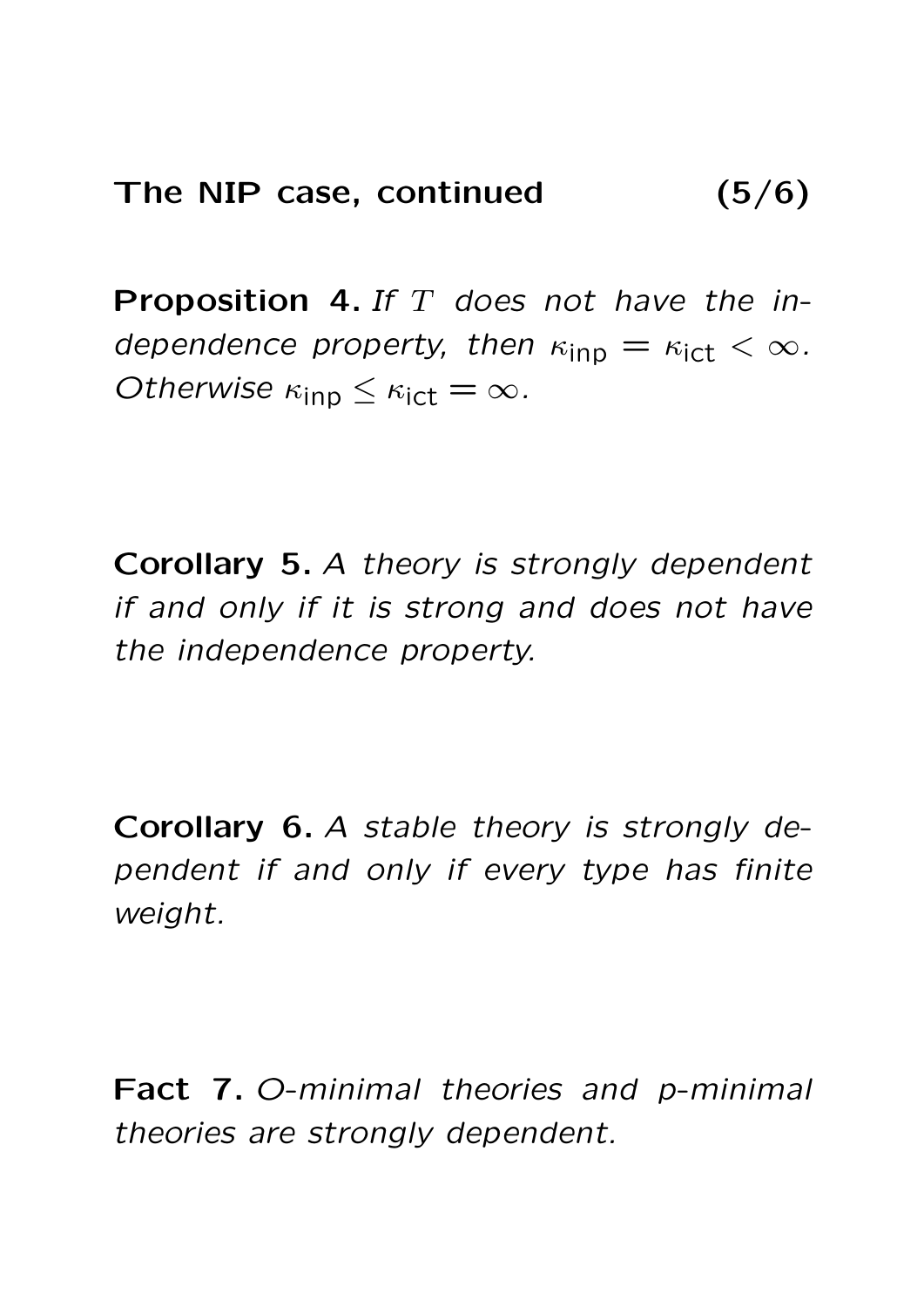